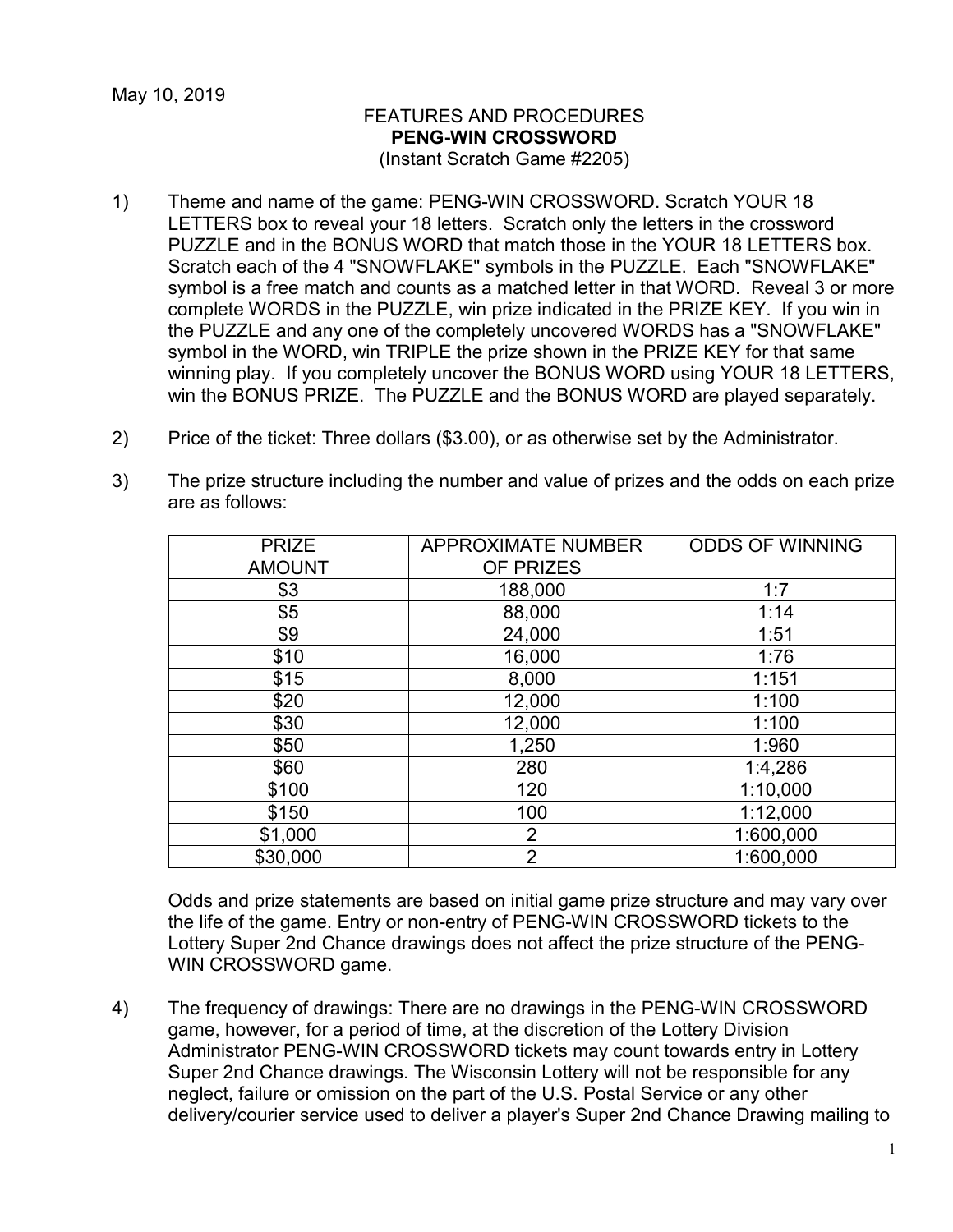the Wisconsin Lottery. The Lottery assumes no responsibility or liability for Super 2nd Chance tickets that are lost, or destroyed or otherwise disqualified from participation in a drawing when such tickets are in the control of the Lottery. All tickets sent to the Wisconsin Lottery to enter the Super 2nd Chance drawings become property of the Wisconsin Lottery and will not be returned. Only tickets sent to and received at the correct address for entry into the Super 2nd Chance drawing will be eligible for the Super 2nd Chance drawing.

5) The method of selecting winners: There is one (1) crossword PUZZLE and one (1) BONUS WORD play area on each PENG-WIN CROSSWORD ticket. The PUZZLE and the BONUS WORD are played separately.

The holder of a ticket where the letters in the uncovered YOUR 18 LETTERS box match the letters in the crossword PUZZLE play area to complete three (3) or more complete WORDS shall win the prize shown in the PRIZE KEY for that same number of complete WORDS.

The holder of a ticket where the letters in the uncovered YOUR 18 LETTERS box match the letters in the crossword PUZZLE play area to complete three (3) or more complete WORDS, and where one (1) of those completed WORDS has a "SNOWFLAKE" play symbol imaged in place of one (1) of the letter spots within that WORD, shall win three (3) times the corresponding prize amount shown in the PRIZE KEY for that same number of complete WORDS.

The holder of a ticket where the letters in the uncovered YOUR 18 LETTERS box match the letters in the BONUS WORD play area to complete the entire BONUS WORD shall win the prize shown in the uncovered BONUS PRIZE play spot.

A TRIPLER won in the PUZZLE does not apply to any prize won in the BONUS WORD.

The possible complete WORDS on the ticket will be shown in the PUZZLE. The possible complete BONUS WORD will be shown in the BONUS WORD play area. Each possible complete WORD consists of three (3) or more letters and fills a complete word space. Each possible complete BONUS WORD consists of five (5) letters and fills a complete BONUS WORD space. Letters in the PUZZLE combined to form a complete WORD must appear in a continuous horizontal (from left to right) or vertical (from top to bottom) sequence in a word space in the PUZZLE, and must completely fill that word space. Each of the four (4) "SNOWFLAKE" play symbols within the PUZZLE is a free match and counts as a matched letter in that possible complete WORD. Letters in the BONUS WORD combined to form a complete BONUS WORD must appear in a continuous horizontal (from left to right) sequence, and must completely fill the BONUS WORD space. A word within a complete WORD or BONUS WORD such as "cab" within "cabin" is not a complete WORD or BONUS WORD, since it does not completely fill the word space. Letters forming a word filling a complete word space can only be used to form one (1) complete WORD or BONUS WORD. Complete WORDS cannot be formed in the PUZZLE by linking letters diagonally, or by reading the letters from right to left or bottom to top. A complete BONUS WORD cannot be formed by reading from right to left. The YOUR 18 LETTERS play area must contain all of the letters in a possible complete WORD in order to form that WORD. The YOUR 18 LETTERS play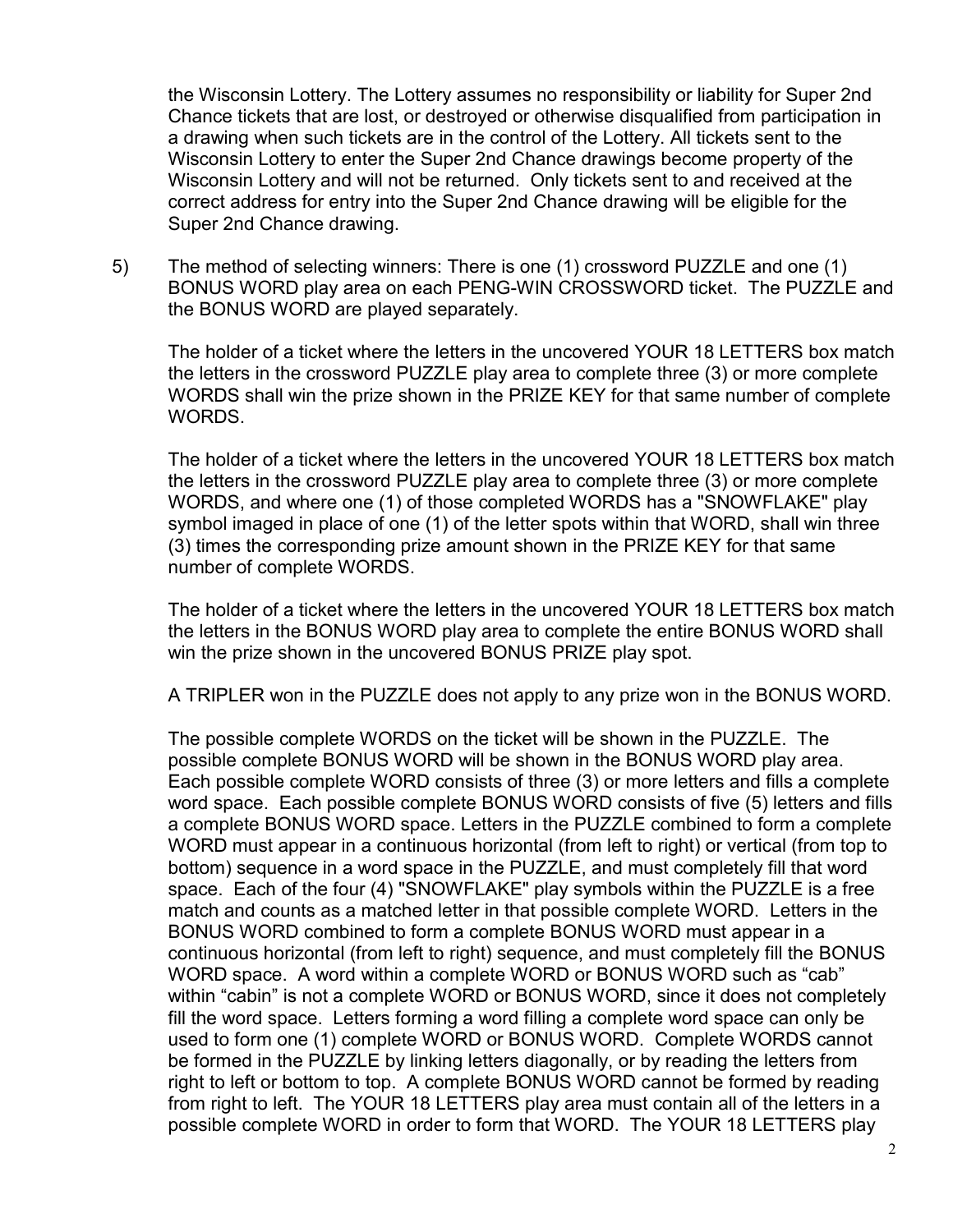area must contain all of the letters in a possible complete BONUS WORD in order to form that BONUS WORD. A winning ticket can win only the highest prize, or if a "SNOWFLAKE" play symbol is imaged in place of one (1) of the letter spots within one (1) of the completed WORDS as previously described in these features and procedures, three (3) times the highest prize shown in the PRIZE KEY for that same winning pattern as previously described in these features and procedures, plus any prize won by completely matching all of the letters in the BONUS WORD, as previously described in these features and procedures.

- 6) The method of making payment to winners:
	- A. Submission of the original ticket (not a copy), as provided below, shall be the sole method of claiming a prize.
	- B. Payment of prizes under six hundred dollars (\$600) may be made by presenting the ticket for validation and payment to any Wisconsin Lottery retailer.
	- C. The original winning ticket must be signed by a single human being. For-profit and non-profit entities, trusts, and other non-human beings are not eligible to play or claim a prize in this game. Payment of any prize totaling five hundred thousand, nine hundred ninety-nine dollars (\$500,999) or less may be made by either 1) signing the back of the original winning ticket, completing a Lottery claim form and presenting it in person to any Lottery office for validation and payment by the claim deadline under section 6(G), or 2) by signing the back of the original winning ticket, completing a Lottery claim form and mailing it for validation and payment to Lottery Headquarters in Madison. If claiming a prize by mail, the original winning ticket and Lottery claim form must be mailed to Lottery Headquarters in Madison in a properly addressed envelope with the postage duly prepaid by the claim deadline under section 6(G). Payment of any prize totaling five hundred and one thousand dollars (\$501,000) or more must be made by signing the back of the original winning ticket, completing a Lottery claim form and presenting it in person to the Lottery Headquarters in Madison for validation and payment by the claim deadline under section 6(G). Personal appearance may be waived at the Lottery Division Administrator's sole discretion.
	- D. Tickets are void if stolen, unissued, mutilated, altered, counterfeit, or otherwise fail validation tests. The Lottery at its sole discretion reserves the right to pay any mutilated ticket based upon the facts and circumstances of the particular claim. Such action by the Lottery is final and non-reviewable.
	- E. Tickets are void if misprinted. "Misprinted" means any mistake or difference from the original ticket or game specifications of any kind in the printing, manufacturing, packaging or other processing related to the production or distribution of the ticket caused by the raw materials, processes or handling of the ticket until its ultimate sale to the consumer/player. "Misprinted" includes but is not limited to the tickets being unreadable, misregistered, defective, or multiply printed. Also, "misprinted" includes errors in the computer software, computer hardware, code or programming of the game regardless of whether the errors were imbedded or caused by human action relating to any of the matters